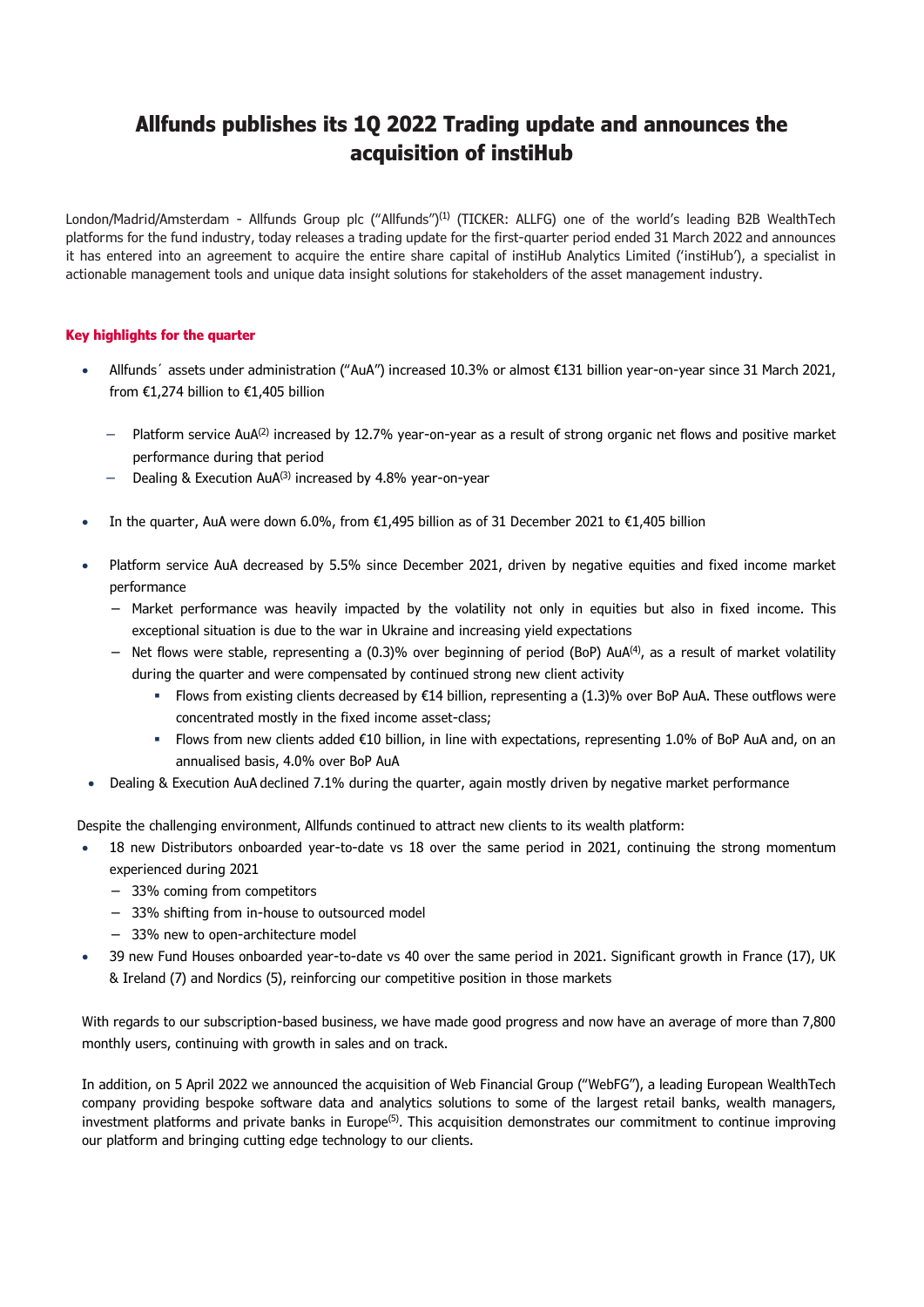# Juan Alcaraz, Chief Executive Officer, commented:

"Performance in this Q1 of 2022 has been driven primarily by the strong volatility experienced in global markets. Negative market performance reflected uncertainty with regards to the war in Ukraine and concerns around stagflation.

Throughout the more than 20 years of Allfunds history, we have repeatedly experienced periods of capital market and economic volatility – and have always emerged in a stronger position from them. Our clients often use such periods as opportunities to accelerate the outsourcing of wealth distribution services to independent third parties such as Allfunds. We remain particularly confident in the outlook for new client migrations, especially for the second half of the year, and continue progressing with our key strategic initiatives to further differentiate our client value proposition.

I would also like to welcome the team from WebFG, our first acquisition as a listed entity. WebFG will complement our Connect platform with new software solutions for our distributors and fund houses clients, and the team will be instrumental in continuing to drive our agenda for new product development. WebFG's digital solutions perfectly complement Allfunds' platform services and enhance our end-to-end, multi-asset class wealth platform."

| Figures in EUR bn, unless otherwise stated                               | 1Q<br>2022 | 1Q<br>2021 | Change<br>$y - 0 - y$<br>(%) | <b>Dec</b><br>2021 | Change<br>vs Dec<br>2021<br>(%) |
|--------------------------------------------------------------------------|------------|------------|------------------------------|--------------------|---------------------------------|
| <b>AuA EoP</b>                                                           | 1,404.8    | 1,273.9    | 10.3%                        | 1,494.5            | $(6.0)\%$                       |
| Platform service <sup>(2)</sup>                                          | 996.6      | 884.3      | 12.7%                        | 1,055.1            | (5.5)%                          |
| Dealing & Execution <sup>(3)</sup>                                       | 408.2      | 389.6      | 4.8%                         | 439.4              | $(7.1)\%$                       |
| <b>Platform service</b>                                                  |            |            |                              |                    |                                 |
| <b>Net flows</b>                                                         | (3.4)      | 53.5       |                              |                    |                                 |
| Flows from existing clients                                              | (13.8)     | 26.0       |                              |                    |                                 |
| Flows from new clients (migrations)                                      | 10.4       | 27.5       |                              |                    |                                 |
| Market performance                                                       | (68.5)     | 23.1       |                              |                    |                                 |
| Net flows as a % of BoP $AuA^{(4)}$                                      | (0.3)%     | 7.2%       |                              |                    |                                 |
| Net flows as a % annualised of BoP AuA <sup>(6)</sup>                    | $(1.3)\%$  | 28.7%      |                              |                    |                                 |
| <b>Dealing &amp; Execution</b>                                           |            |            |                              |                    |                                 |
| D&E flows <sup>(7)</sup>                                                 | (17.7)     | 38.7       |                              |                    |                                 |
| Net flows + market performance as a % of BoP $AuA^{(7)}$                 | $(4.0)\%$  | $9.4\%$    |                              |                    |                                 |
| Net flows $+$ market performance as a % annualised of<br>BoP $AuA^{(8)}$ | $(16.1)\%$ | 37.5%      |                              |                    |                                 |

Note: AuA refer to Assets under administration at End of Period ("EoP") 31 March 2022

(1) Including Allfunds Bank, S.A.U. and its branches and affiliates

- (2) Platform service AuA includes Allfunds standalone, acquisitions of Nordic Fund Market and CS Investlab as well as BNPP Local Paying Agent business
- (3) Only AuA for which we provide Dealing & Execution services
- (4) Calculated as the sum of flows from existing clients and from new clients over Allfunds total AuA only as of beginning of period. For 1Q 2022, beginning of period is considered December 2021 (amounting to €1,495bn)
- (5) The acquisition is subject to customary closing conditions and aims to close during Q2 2022
- (6) Annualised net flows based on net flows in the quarter
- (7) Flows coming from Dealing and Execution portfolio refer to both market performance and flows from existing clients. Percentage calculated as total D&E flows over Dealing & Execution AuA as of beginning of period (for 1Q 2022, considering €439bn as of 31 December 2021)
- (8) Annualised D&E flows (including based on net flows and market performance) in the quarter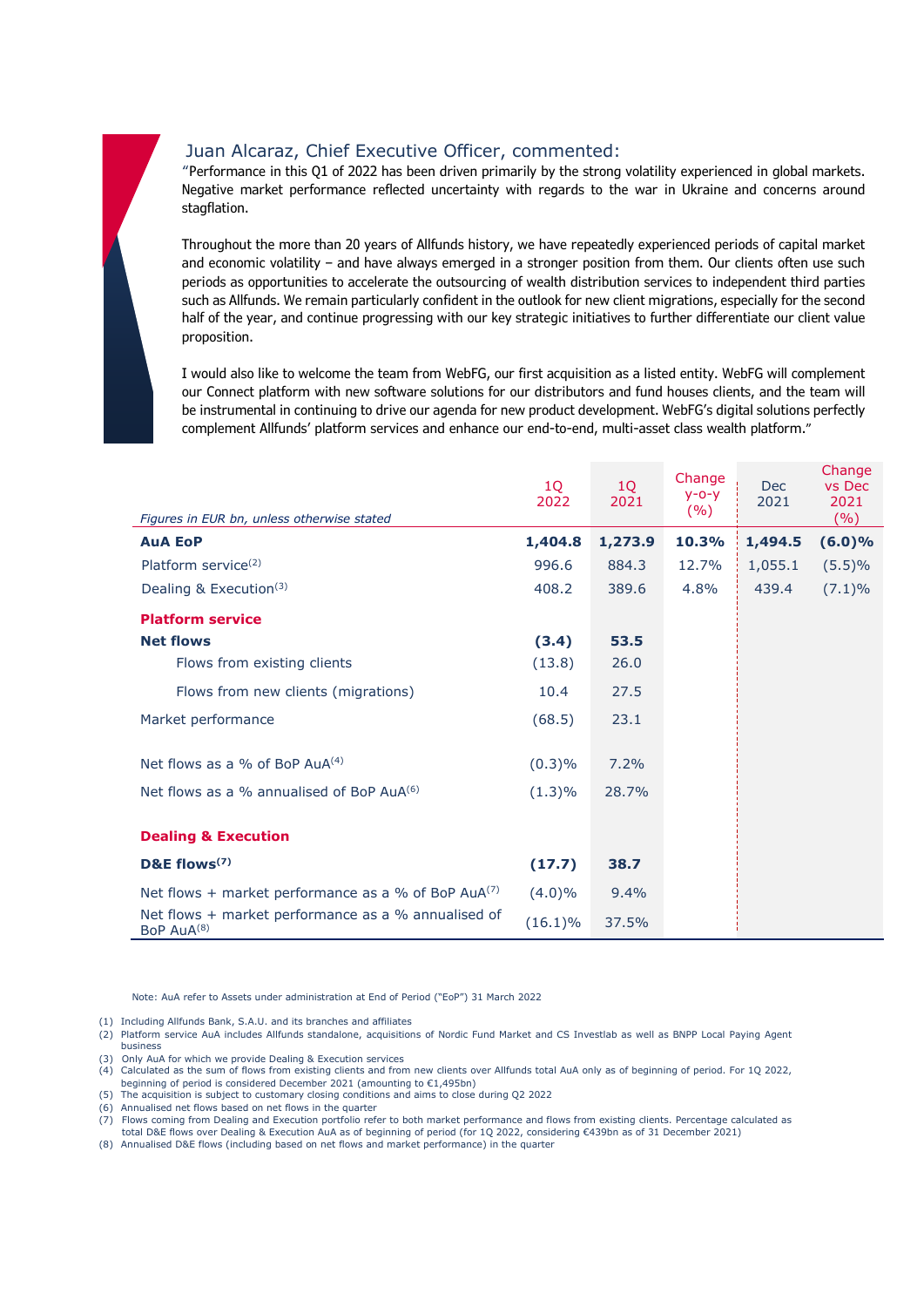#### **Acquisition of instiHub**

- instiHub is the only provider of actionable ownership, holdings and pricing analytics for the entire Delegated Fund Industry
- The acquisition will significantly enhance Allfunds' existing set of data & analytics solutions

Headquartered in London, instiHub provides bespoke data solutions to derive distribution-focused commercial insights. The existing product range provides a solid database and thorough market insights that support trend analysis and distribution planning. These unique, industry leading, proprietary solutions form the perfect complement to Allfunds' existing data & analytics products including Telemetrics; a sophisticated tool for fund houses and distributors that provides market intelligence to grow existing client's flows.

Allfunds will reinforce its existing offering and strong product suite with the increased capacities that instiHub provides. This falls in line with the company's commitment to continuously invest and develop Allfunds' proprietary ecosystem for Fund Houses and Distributors: Connect, and keep building the most robust suite of solutions available for the entire fund industry.

Allfunds will onboard the team members of instiHub including its key management, as well as a renowned professional team that will be in charge of maximizing the value of Allfunds' data and analytics capacities.

**Juan Alcaraz, Allfunds' founder and CEO**, said: "*I am very pleased that we have entered this agreement that will bring great talent and new insight to Allfunds. This transaction brings exciting possibilities for our data & analytics capacities and will contribute to our ambition to keep leading in the WealthTech space by providing cutting-edge and comprehensive solutions for our clients. Our shared client-centric approach and integrated offering will surely help grow our existing customer base as well as deliver superior added value to our existing clients."*

**Andreas Pfunder, instiHub ´s CEO and Founder,** added: *"I am delighted about instiHub and my fantastic team joining Allfunds. Our combined vision and drive for the delivery of unique, fully actionable and highly value-additive commercial optimisation data analytics to asset managers and distributors around the globe are fully aligned. This joint strength and commitment leaves me in no doubt that we will deliver on our excitement and be the market leading business insights technology partner to the industry."*

The transaction, which is subject to customary closing conditions, including if applicable, FDI screening approvals, is expected to close in the coming weeks.

## **Contacts**

**Katherine Sloan** *Global Head of Marketing & Comms* katherine.sloan@allfunds.com

#### **For media enquiries: For analyst/investor enquiries:**

**Silvia Rios** *Global Head of Investor Relations* +34 691 369 407 +34 91 274 64 00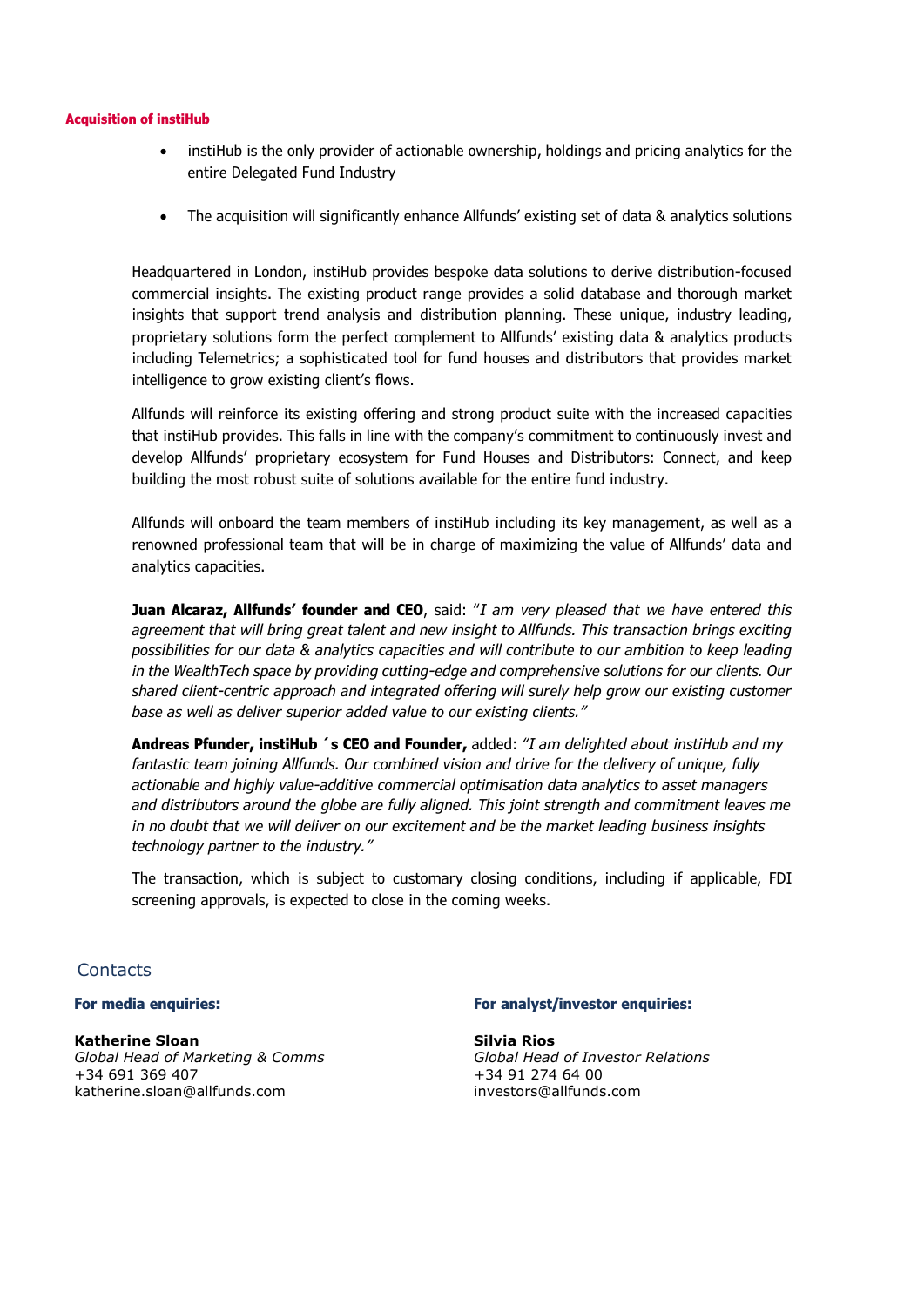## Conference call and webcast

At 9.00 CET / 8.00 GMT / 3.00 EST, today, 29 April 2022 Juan Alcaraz, CEO, and Alvaro Perera, CFO, will host a conference call to present the trading update and offer an update on the business outlook. The dial-in details are the following: please dial-in 10 minutes before the call starts. Spain: + 34 919 01 16 44 or Spain toll free number 900 053 626; United Kingdom: + 44 020 3936 2999 or UK toll free number 0800 640 6441; United States: + 1 646 664 1960 or US toll free 1 855 9796 654.

#### Participant code is 110424.

A conference call replay will be available on our website on Friday, 29 April 2022 and ending at midnight on Friday, 6 May 2022 at [www.investors.allfunds.com.](http://www.investors.allfunds.com/)

## Important Legal Information

*This press release may contain inside information within the meaning of Article 7(1) of Regulation (EU) 596/2014 (Market Abuse Regulation).* 

*For the purposes of this disclaimer, Allfunds Group plc and its consolidated subsidiaries are referred to as "Allfunds".*

*This press release does not constitute or form part of, and should not be construed as, an offer of securities nor a solicitation to make such an offer, in any jurisdiction. The press release neither constitutes investment advice or recommendation with respect to any securities of Allfunds, nor shall it or any part of it nor the fact of its distribution*  form the basis of, or be relied on in connection with, any contract or investment decision. Any purchase of or *subscription for securities of Allfunds shall be based solely on each investor's own analysis of all public information, the assessment of risk involved and its own determination of the suitability of any such investment. No reliance shall be placed, and no decision shall be based, on this document.*

*The distribution of this document in some jurisdictions may be restricted by law and persons into whose possession this document comes should inform themselves about and observe any such restrictions.* 

*This document is subject to, and should be viewed solely in conjunction with, all the publicly available information provided by the Allfunds. It does not intend to provide, and recipients may not rely on these materials as providing, a complete or comprehensive analysis of Allfunds' financial or trading position or prospects.*

*The information and opinions contained in this document are provided as at its date and are subject to verification, correction, completion and change without notice. No obligation is undertaken to provide access to any additional information that may arise in connection with it.*

*Certain statements in this document may be forward-looking. There are a number of risks, uncertainties and other important factors which could cause actual results or events to differ materially from those expressed or implied by the forward-looking statements. These include, among other factors, changing economic, business or other market conditions, changing political conditions and the prospects for growth anticipated by the management of Allfunds. Any forward-looking statements contained in this document based upon past trends or activities should not be taken as a representation that such trends or activities will continue in the future. Allfunds does not undertake any obligation to update or revise any forward-looking statements, whether as a result of new information, future events or otherwise. No undue reliance should be placed in such forward-looking statements.*

*This document may contain non-IFRS alternative performance measures. Allfunds considers these non-IFRS measures to be useful metrics for our management and investors to compare operating performance between accounting periods, but they should be considered supplemental information to, and are not meant to substitute, IFRS measures. For further details on non-IFRS measures, including its definition or a reconciliation with IFRS measures, please see the 2021 Annual Report of Allfunds available on the corporate website [\(www.allfunds.com\)](http://www.allfunds.com/)*.